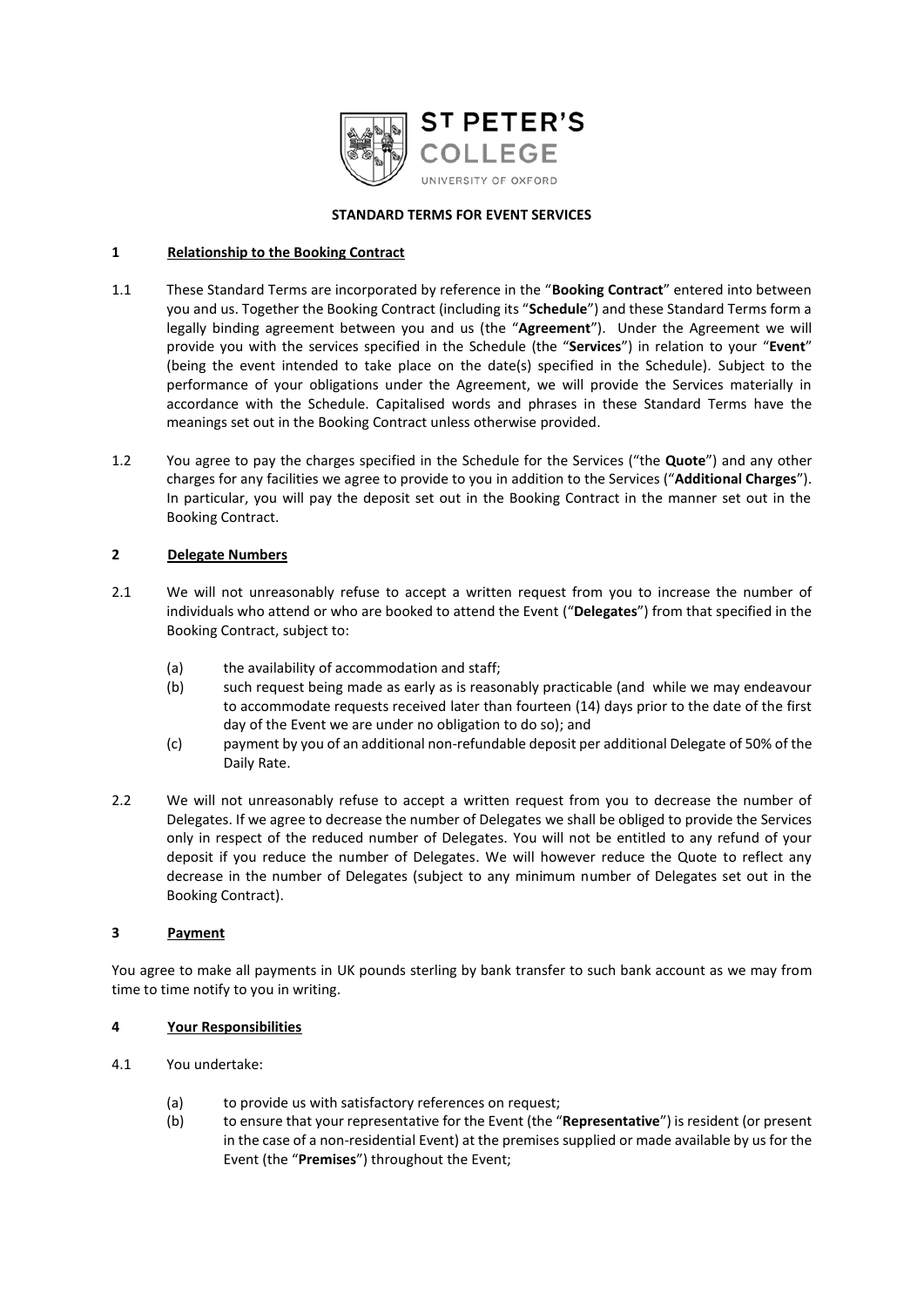- (c) to be responsible for the good behaviour of Delegates and to compensate us fully for any damage done by you or any Delegate to the Premises, furniture or other property belonging to us or any other person;
- (d) at least fourteen (14) days prior to the date (or first day) of the Event, to provide us with:
	- (i) a typed or printed list of the names of all Delegates in alphabetical order showing any special accommodation or dietary requirements, requests for adjacent rooms, arrival and departure dates and any other information we need to be aware of to provide an effective service to you;
	- (ii) a separate typed or printed notice of the number of Delegates requiring meals, including the number of Delegates requiring a special diet (otherwise it shall be your responsibility to make any special dietary arrangements);
	- (iii) final drafts of programmes of the Event to permit amendments to be suggested. You must only quote meal commencement times that are agreed between you and us; and
	- (iv) the full name of and mobile telephone contact details for the Representative, at which the Representative shall be contactable for the duration of the Event;
- (e) to accept that should any of the information supplied in clause [4.1\(](#page-0-0)d) above conflict with details contained in the Booking Contract, we will try to meet your revised requirements (subject to Additional Charges), but will be under no obligation to do so;
- (f) not to undertake any activity that may be liable to bring us or the University of Oxford (the "**University**") into disrepute;
- (g) not to (nor to allow the Delegates to) affix anything to, attach or otherwise decorate any part or the whole of the Premises without our prior written approval;
- (h) to comply (and to ensure that Delegates comply) with:
	- (i) all applicable licensing, statutory health and safety requirements and other laws and regulations;
	- (ii) the terms of our Public Entertainment Licence;
	- (iii) the operational conditions detailed in the Booking Contract:
	- (iv) the University Code of Practice on Freedom of Speech; and
	- (v) all instructions given by us at the Event;
- (i) to treat (and to procure that Delegates treat) the Premises and/or the facilities supplied by us with care and respect for the privacy of our residents and not to try to gain access to unauthorised areas;
- (j) not to (and not to allow Delegates to) behave in a manner which puts others at risk or causes nuisance or annoyance;
- (k) not to publish any promotional material in connection with the Event by any medium without our prior written consent;
- (l) not to give or permit any exhibition, demonstration or performance of hypnotism at the Event;
- (m) to obtain suitable insurance with a reputable insurance company providing an adequate level of cover in respect of all risks which may be incurred by you in relation to the Event, including:
	- (i) employer's liability insurance; and
	- (ii) public liability insurance with a minimum limit of £5 million,

and to provide evidence of that insurance to us on request;

- (n) at the end of the Event, to remove all your property from the Premises and leave the Premises in a similar condition to that in which it was provided; and
- (o) to notify us in advance of the involvement in or attendance at the Event of any press, TV, film, radio and/or other media organisations, in respect of which our prior written permission is required and Additional Charges will apply, to be negotiated between you and us.
- 4.2 We reserve the right at any time to exclude from the Event and the Premises any Delegate whose behaviour is, in our reasonable opinion, an unacceptable nuisance or annoyance to other Delegates or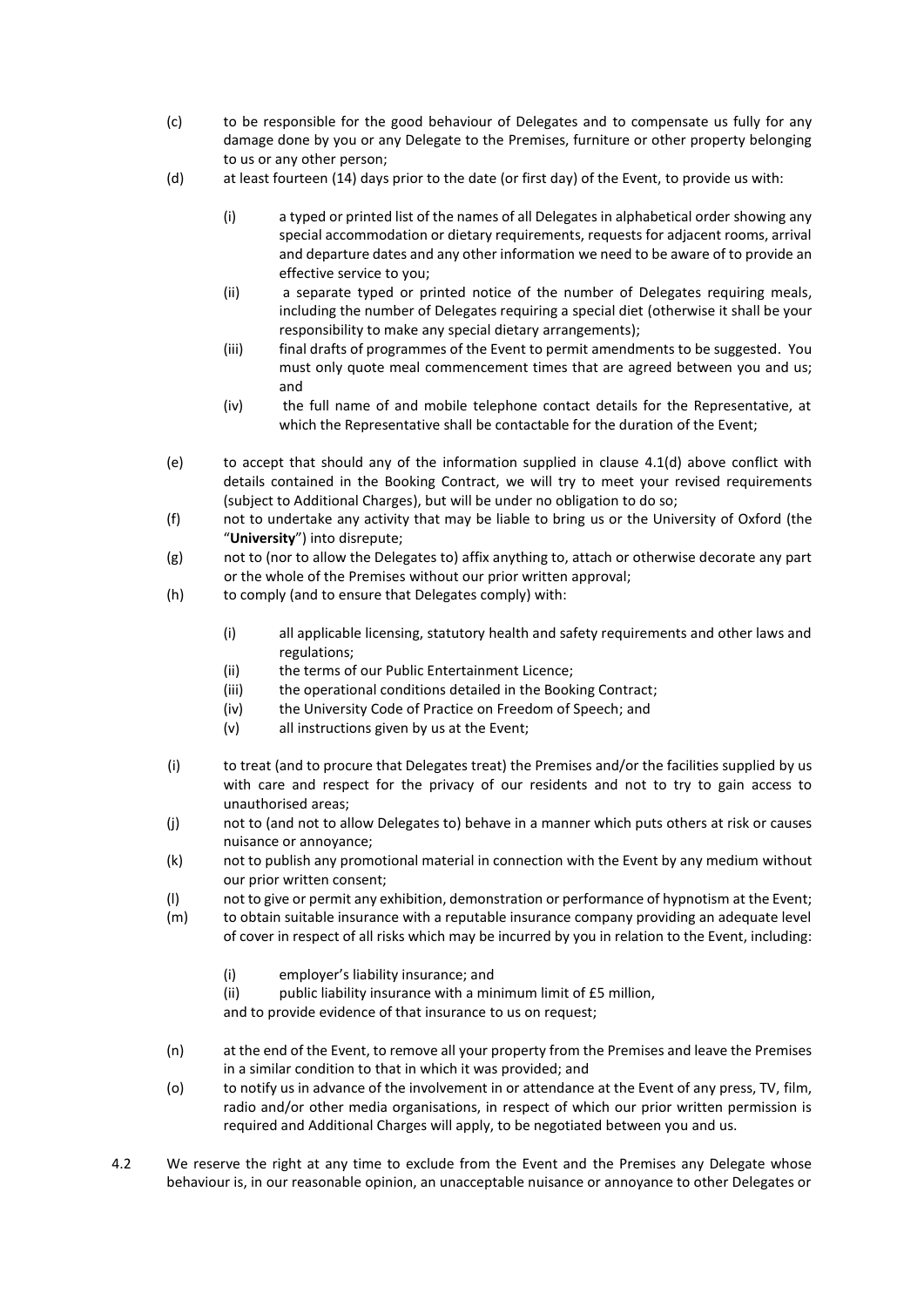to others on our premises. There will be no refund or reduction in the Quote or Additional Charges in relation to any such exclusion.

- 4.3 The following provisions will apply unless we agree otherwise in writing with you:
	- (a) Accommodation, whether standard or en suite, is provided in single study/bedrooms. Twin rooms may be provided, subject to availability.
	- (b) Bedrooms will be allocated by us and no accommodation will be provided for persons under the age of eighteen.
	- (c) Bedrooms are not available before 14.00 on the first day of a residential event and must be vacated by 10.00 on the last day. Luggage may be left, at the owner's risk, in an area designated by us.
	- (d) All meals will be provided at the Premises. Most dietary requirements can be catered for but are not guaranteed. No food or drink other than that provided by us may be consumed on the Premises. Delegates must attend meals within fifteen minutes of the agreed commencement time.

# **5 Termination and Cancellation**

- 5.1 Without limiting our other rights or remedies, we may terminate the Agreement with immediate effect by written notice to you if:
	- (a) we are unable to provide (or reasonably believe we will be unable to provide) the Services for reasons outside of our control;
	- (b) you become insolvent or bankrupt, are the subject of an administration, enter into any voluntary arrangement with your creditors, or are subject to any equivalent event or proceedings;
	- (c) you fail to pay any amount due to us in accordance with the timetable set out in the Booking Contract; or
	- (d) you commit any breach of the provisions of the Agreement.
- 5.2 You may cancel your booking and terminate the Agreement at any time prior to the Event by notifying us in writing. If you cancel your booking for any part of the Services, you must pay to us a cancellation fee. This fee will be the full sum of the deposit due under the Booking Contract (which, where such deposit is payable in instalments, shall include all instalments) and any additional deposit due under clause [2.1](#page-0-1) of these Standard Terms, less:
	- (a) any payment we have already received from you in relation to such deposit(s); and
	- (b) any costs savings made by us if we successfully re-book the space and/or resources which would have been used to provide the cancelled Services (although we will not be under any obligation to do so).
- 5.3 We will invoice you for the cancellation fee within twenty-eight (28) days after receiving notice of your cancellation. You must pay our invoice within twenty-eight (28) days of its date.

# **6 Representation**

- 6.1 You undertake:
	- (a) not to make use of our name, logos, crest, coat of arms or insignia or those of the University except with written consent, which we may give or withhold at our sole discretion;
	- (b) not to hold yourself out as part of, connected with or an agent or representative of either us or the University;
	- (c) to ensure that all electronic and written materials connected with or referring to the Event (including online materials) carry the following legend, with the same typeface as the bulk of the surrounding material: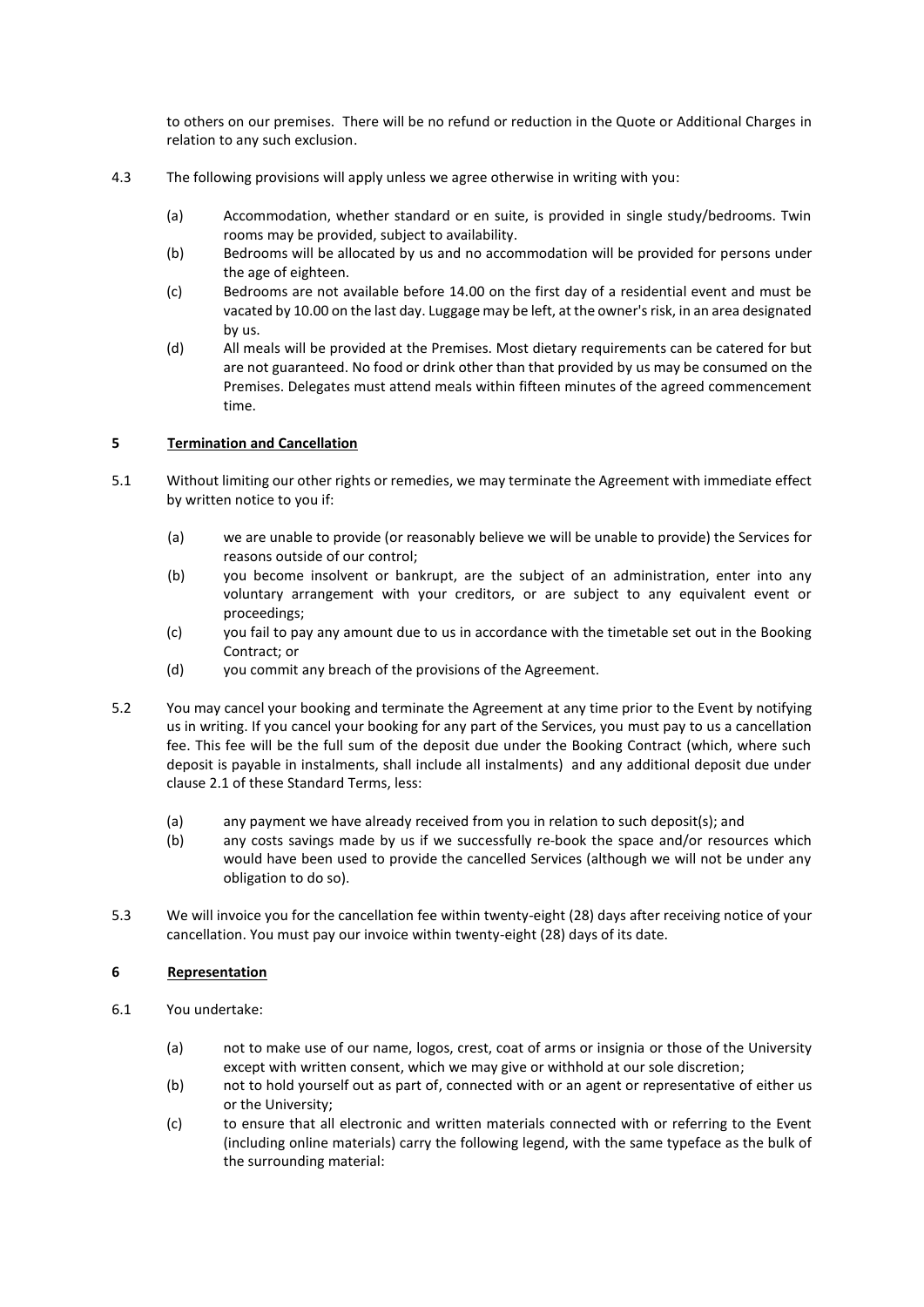*"[Client/Name of Organisation] is an organisation which contracts with St Peter's College for the use of facilities, but which has no formal connection with The University of Oxford"*

# <span id="page-3-1"></span>**7 Indemnity**

- 7.1 You shall indemnify us and the University against all liabilities, costs, expenses, damages and losses (including but not limited to any direct, indirect or consequential losses including legal costs and other reasonable professional costs and expenses) suffered or incurred by us arising out of or in connection with:
	- (a) any breach by you of any term of the Agreement;
	- (b) the acts or omissions of you or any Delegate;
	- (c) any claim made against us for actual or alleged infringement of a third party's intellectual property rights arising out of or in connection with the Event;
	- (d) the use of our or the University's IT and network facilities by persons who gain access to those facilities as a result of your or any of the Delegates' acts or omissions;
	- (e) any claim made against us in relation to termination of the Agreement in accordance with clause 5; and
	- (f) any claim made against us as a result of any breach by you of any term of the Agreement or as a result of your acts or omissions or those of any Delegate.

# <span id="page-3-0"></span>**8 Limitation of Liability**

- 8.1 Nothing in the Agreement excludes or limits our liability for any matter for which it would be illegal for us to exclude or attempt to exclude our liability.
- 8.2 Subject to clause [8.1:](#page-3-0)
	- (a) our total aggregate liability in contract, tort (including negligence or breach of statutory duty), misrepresentation, restitution or otherwise, arising in connection with the performance or contemplated performance of the Agreement shall be limited to the amount paid by you to us under the Agreement; and
	- (b) we shall not be liable to you for:
		- (i) indirect or consequential damages or losses;
		- (ii) any loss of profits, loss of revenue, loss of data, loss of contracts or opportunity (in each case whether direct or indirect) which arise out of or in connection with the Agreement;
		- (iii) loss of or damage to property owned or hired by you, your representatives or Delegates; or
		- (iv) any non-performance or delay in performance of the Agreement which is wholly or partially attributable to the acts or omissions of you, any Delegate or a third party not connected with the provision of the Services.
- 8.3 We will not be deemed to be in breach of the Agreement or otherwise be liable to you for nonperformance or delay in performance arising out of circumstances beyond our reasonable control.
- <span id="page-3-2"></span>8.4 You undertake not to make any claim in connection with the Agreement or its subject matter against any of our employees, students, agents or appointees (apart from claims based on fraud or wilful misconduct). This undertaking is intended to give protection to such individuals and does not prejudice any right which you may have to make any claim against us.